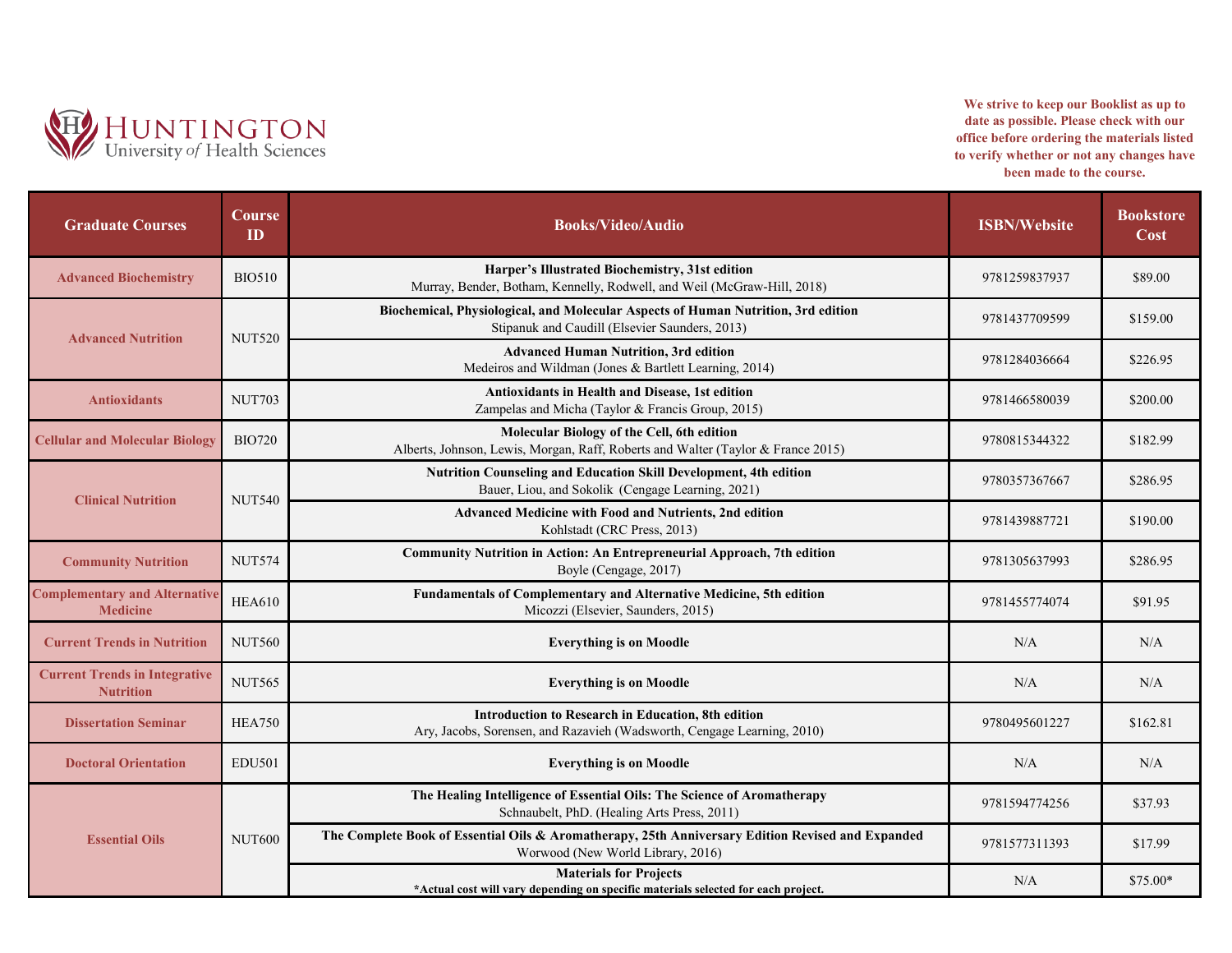| <b>Graduate Courses</b>                                   | Course<br>ID  | <b>Books/Video/Audio</b>                                                                                                                                                  | <b>ISBN/Website</b>                                           | <b>Bookstore</b><br>Cost |
|-----------------------------------------------------------|---------------|---------------------------------------------------------------------------------------------------------------------------------------------------------------------------|---------------------------------------------------------------|--------------------------|
| <b>Food and Culture</b>                                   | <b>NUT576</b> | Food & Culture, 7th edition<br>Kittler, Sucher, and Nelms (Cengage Learning, 2017)                                                                                        | 9781305628052                                                 | \$199.95                 |
| <b>Functional Medicine and</b><br><b>Nutrition</b>        | <b>NUT650</b> | <b>Integrative and Functional Medical Nutrition Therapy: Principles and Practices</b><br>Noland, Driska, and Wagner (Spring Nature, 2020)                                 | 9783030307295                                                 | \$179.99                 |
| <b>Herbal Therapies and</b><br><b>Alternative Healing</b> | <b>NUT578</b> | Principles and Practice of Phytotherapy: Modern Herbal Medicine, 2nd edition<br>Mills and Bone (Elsevier Churchill Livingstone, 2013)                                     | 9780443069925                                                 | \$129.95                 |
|                                                           |               | Complementary and Alternative Therapies for Nursing Practice, 4th edition<br>Fontaine (Pearson, 2015)                                                                     | 9780133346503                                                 | \$79.99                  |
| <b>Human Pathology</b>                                    | <b>HEA701</b> | Robbins and Cotran Pathologic Basis of Disease, 9th edition<br>Kumar, Abbas, and Aster (Elsevier, 2015)                                                                   | 9781455726134                                                 | \$124.99                 |
| <b>Integrative Nutrition</b>                              | <b>NUT525</b> | Biochemical, Physiological, and Molecular Aspects of Human Nutrition, 4th edition<br>Stipanuk and Caudill (Elsevier Saunders, 2018)                                       | 9780323441810                                                 | \$165.00                 |
| <b>Life-Span Nutrition</b>                                | <b>NUT572</b> | Nutrition Through the Life Cycle, 5th edition<br>Brown and Wadsworth (Cengage Learning, 2014)                                                                             | 9781133600497                                                 | \$199.95                 |
| <b>Management of a CAM Practice</b>                       | <b>BUS601</b> | A Guide to Starting Your Own Complementary Therapy Practice<br>Aldred (Elsevier Churchill Livingstone, 2007)                                                              | 9780443103094                                                 | \$61.95                  |
| <b>Nutraceuticals and Functional</b><br><b>Foods</b>      | <b>NUT730</b> | <b>Functional Foods, Nutraceuticals and Natural Products</b><br>Vattem and Maitin (DE Stech, 2016)                                                                        | 9781605951010                                                 | \$199.50                 |
| <b>Nutrigenomics</b>                                      | <b>NUT720</b> | <b>Nutrigenomics and Nutrigenetics in Functional Foods and Personalized Nutrition</b><br>Ferguson (Taylor & Francis Group, 2014)                                          | 9781439876800                                                 | \$200.00                 |
|                                                           |               | $X23$ and Me (Health + Ancestry testing)<br>*You will need to order the test before beginning the course in order to have the results to use for the final exam.          | Call the office to order the kit<br>at 865-524-8079 ext. 1003 | \$199.00                 |
| <b>Nutritional Medicine I</b>                             | <b>NUT710</b> | <b>Nutritional Medicine, 2nd edition</b><br>Gaby (Fritz Perlberg Publishing, 2017) Call Dr. Gaby for discount 603-225-0134 at \$145                                       | 9781532322099                                                 | \$220.00                 |
| <b>Nutritional Medicine II</b>                            | <b>NUT711</b> | <b>Nutritional Medicine, 2nd edition</b><br>Gaby (Fritz Perlberg Publishing, 2017) Call Dr. Gaby for discount 603-225-0134 at \$145                                       | 9781532322099                                                 | \$220.00                 |
| <b>Nutritional Medicine III</b>                           | <b>NUT712</b> | <b>Nutritional Medicine, 2nd edition</b><br>Gaby (Fritz Perlberg Publishing, 2017) Call Dr. Gaby for discount 603-225-0134 at \$145                                       | 9781532322099                                                 | \$220.00                 |
| <b>Nutrition Assessment</b>                               | <b>NUT530</b> | <b>Nutritional Assessment, 6th edition</b><br>Lee and Nieman (McGraw-Hill, 2013)                                                                                          | 9780078021336                                                 | \$97.33                  |
|                                                           |               | Laboratory Evaluations for Integrative and Functional Medicine, 2nd edition<br>Lord (Metametrix Institute, 2008)<br>This textbook is available on https://www.scribd.com/ | 9780988432208                                                 | \$200.00                 |
|                                                           |               | <b>Skinfold/Body Fat Calipers</b><br>May be purchased from any vendor, provided link is for comparison/reference only                                                     | N/A                                                           | \$13.49                  |